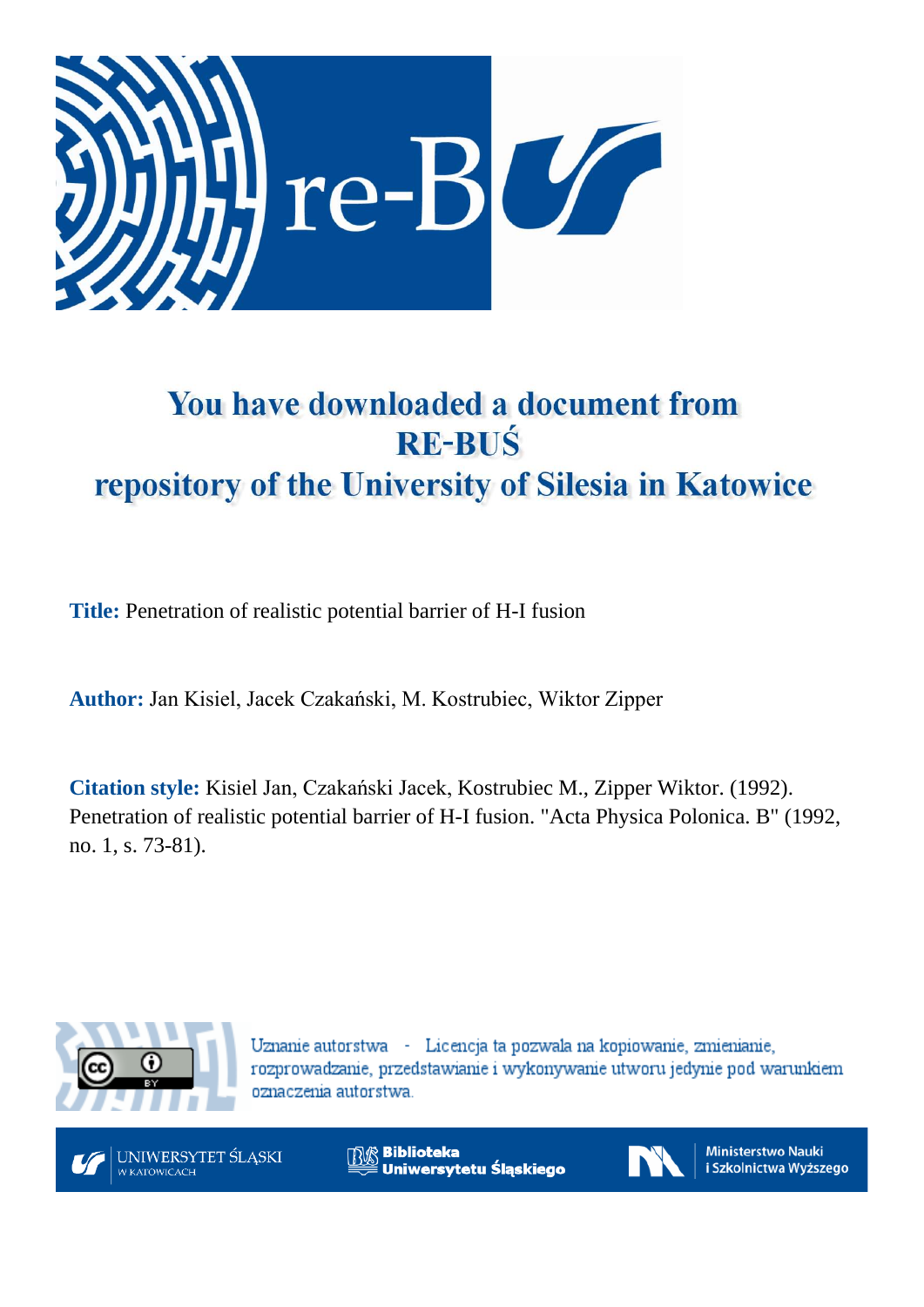# **PEN ETR A TIO N OF REALISTIC** POTENTIAL BARRIER OF H-I FUSION\*

## **J . K lS I E L , J . C Z A K A N S K I, M . K O S T R U B IE C**

#### **A N D**

## **W. Zip p e r**

#### **Institute of Physics, University of Silesia Uniwersytecka 4, 40-007 Katowice, Poland**

*(Received September ZS, 1991; revised version received December 27, 1991)*

**The calculations of heavy-ion fusion cross sections in the above and sub-barrier regions are presented. A barrier penetration model with matrix method for the calculations of transmission coefficients through real one-dimensional barrier of nucleus-nucleus potential is used. The renormalization parameter** *Ns* **of Satchler-Love M3Y nuclear potential and critical radius** *Rei* **are the two parameters of the model. A very good description of the experimental fusion cross sections for fp-shell colliding ions was obtained for the full measured energy range. It was found that** both parameters  $N<sub>S</sub>$  and reduced critical radius  $r<sub>cr</sub>$  are very similar for all **systems considered and are-energy independent.**

**PACS numbers: 25.70.Ij**

### **1. In tro d u c tio n**

The barrier penetration model (BPM) of the fusion of two nuclei is **based on the assumption that fusion take place when the potential barrier of colliding ions is passed [1]. There are some practical applications of the BPM in which the different approximations of the real effective nucleusnucleus potential have been done. The crucial point in the BPM are the** calculations of the transmission coefficients  $T_l^{\text{fus}}(E)$ . The usually used ap**proach is the m ethod proposed by Hill and Wheeler [2]. They obtained the**

**<sup>\*</sup> This work was partly supported by the Polish Ministry of National Education under contracts P/04/233/90 and KBN No 201719101**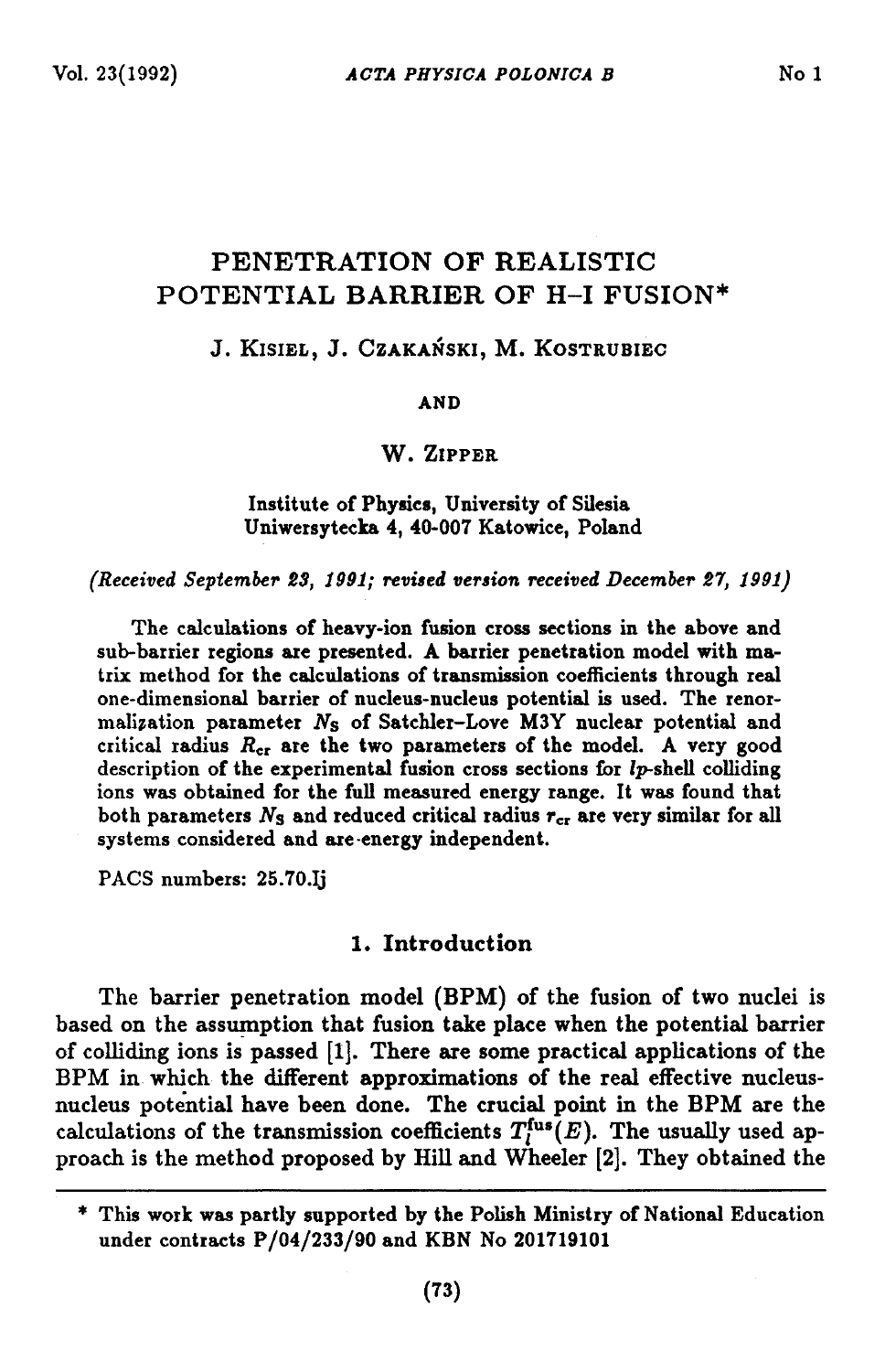analytic expression for the  $T_i^{\text{fus}}(E)$  by approximating the effective potential **in the neighbourhood of the barrier maximum by parabola. Haider and Malik added a Coulomb tail to the parabolic shape of the nucleus-nucleus** potential [3]. The double barrier method was proposed by Descouvemont *et al.* **[4]. These calculations can not explain the experimental fusion excitation function in the full measured energy range. The only exception is the work of Descouvemont** *et al.* **[4] in which the experimental data was** fitted by using the shallow Saxon-Woods shape of the nuclear potential. **However it is known from recent paper of Wada and Horiuchi [5] that for** 160 + 160 **system the equivalent local interaction should take the form of a deep potential which is consistent with the Pauli principle.**

It can be generally concluded that  $\sigma_{\text{fus}}(E)$  is not satisfactory well re**produced by the BPM model, in both energy regions,** *i.e.* **sub- and abovethe Coulomb barrier, simultaneously.**

**The purpose of the present paper is to show that one-dimensional BPM** gives satisfactory results in  $\sigma_{\text{fuc}}$   $\vec{v}$  description if: *(i)* the potential barrier is **well approximated and** *(it)* **the nuclear potential is realistic. We applied the** matrix method [6] to calculate the  $T_l^{\text{fus}}(E)$  through the realistic potential **barrier. It is assumed that the incoming particle penetrates the potential** barrier and the fusion occurs when the critical distance  $R_{cr}$  is reached. So the parameters of the model are  $R_{cr}$  and the parameters of nuclear **interaction. The success of the microscopic double folded Satchler-Love M3Y potential [7] leads us to use it (with the suitable renormalization factor) as a nuclear part of effective interaction of colliding nuclei.**

**The results of the BPM calculations of the fusion cross section for the reactions: 12C +** 12**C, 14N +** 12**C, 12C + ie 0 , and ie 0 + 160 are pre**sented. The calculations of the  $\sigma_{\text{fus}}(E)$  were performed for the full measured **energy range starting from the sub-barrier region up to several times the Coulomb barrier energy.**

**The model is shortly outlined in Sect. 2. In Sect. 3 the results of calculations and discussion are presented. The paper is concluded in Sect. 4.**

#### **2. The model**

**In this section we shall outline the framework of the model. The details have been described elsewhere [**6**].**

The one-dimensional, effective interaction potential  $V_{\text{eff}}(r, l)$  of two colliding nuclei is a sum of nuclear  $V_N(r)$ , Coulomb  $V_C(r)$  and centrifugal  $V_l(r, l)$  terms, *i.e.* 

$$
V_{\text{eff}}(r,l) = V_{\text{N}}(r) + V_{\text{C}}(r) + V_{l}(r,l). \qquad (1)
$$

It is assumed that the fusion occurs when the some critical distance  $R_{cr}$ **is reached by the incoming particle. Before that the projectile penetrates**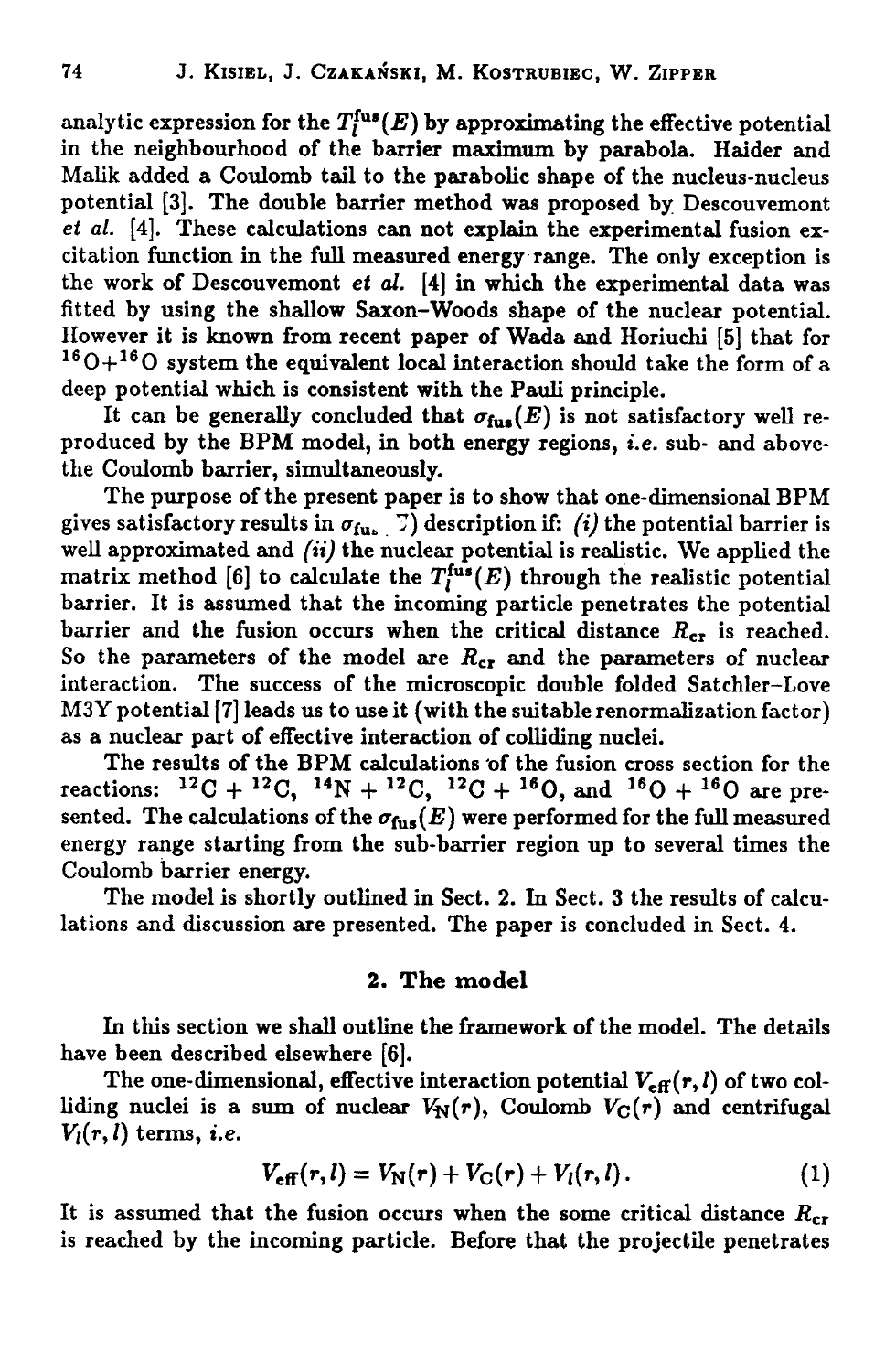**the potential barrier, for a given angular momentum** *I,* **what is described by** the transmission coefficients  $T_l^{\text{fus}}(E)$ . The fusion cross section  $\sigma_{\text{fus}}(E)$  can be calculated, when  $T_l^{\text{fus}}(E)$ 's are known, according to the formula from **Ref. [4]**

$$
\sigma_{\text{fus}}(E) = \sum_{l=0}^{\infty} \sigma_{\text{fus}}(l, E)
$$
  
= 
$$
\frac{\pi}{k^2} \sum_{l=0}^{\infty} \left(1 + \frac{(-1)^{1+2I} \delta}{(2I+1)}\right) (2I+1) T_l^{\text{fus}}(E),
$$
 (2)

**where** *k* **the wave number of the incoming particle,** *I* **is its spin, and**  $\delta = 0$  ( $\delta = 1$ ) for nonidentical (identical) nuclei. For the calculations of  $T_l^{\text{fus}}(E)$ 's the matrix method is proposed. It can be presented in the follow**ing steps (for the details see Ref. [**6**]).**

- *(i)* The potential curve  $V_{\text{eff}}(r, l)$  for a given angular momentum *l* is divided in the region  $R_{cr} \le r \le R_{cut}$  into  $N$  equal parts (see Fig. 1).  $R_{cut}$  is the distance beyond which the nuclear potential  $V_N(r)$  becomes negligible  $(R_{\text{cut}} = 15 \text{ fm in the calculations}).$
- *(ii)*  $T_i^{\text{fus}}(E)$  for a given *l* can be expressed by the following formula:

$$
T_l^{\text{fus}}(E) = \frac{|A^-|^2}{|Z^-|^2},\tag{3}
$$

where:  $Z^{-}$   $(Z^{+})$  is the amplitude of the incoming (outgoing) wave function in  $r = R_{\text{cut}}$ . It is expressed by the regular  $F_l$  and  $G_l$  Coulomb wave functions.  $A^{-}(A^{+})$  is the amplitude of the incoming (outgoing) **wave function in**  $r = R_{cr}$ **.** 

The amplitudes  $A^-$  and  $A^+$  are obtained from the following matrix **equation**

$$
\begin{pmatrix} A^+ \\ A^- \end{pmatrix} = \prod_{i=1}^N \widehat{T}_i \begin{pmatrix} Z^+ \\ Z^- \end{pmatrix} , \qquad (4)
$$

The elements of the matrix  $\hat{T}_i$  ( $i = 1, \dots, N$ ) depend on the height and **width of the i-th part of the potential barrier, and also on the energy of the projectile.**

*(iii)* In the limit  $N \to \infty$  one obtains the staircase function which is a good approximation of the real potential barrier (see Fig. 1). The transmis- $\sin$  coefficients  $T_l^{\text{fus}}(E)$  given by Eq. (3) tend towards the transmission **coefficients through the real potential barrier.**

It should be stressed here that this method can be applied for the cal**culations of transmission coefficients for any shape of the static nuclear potential barrier.**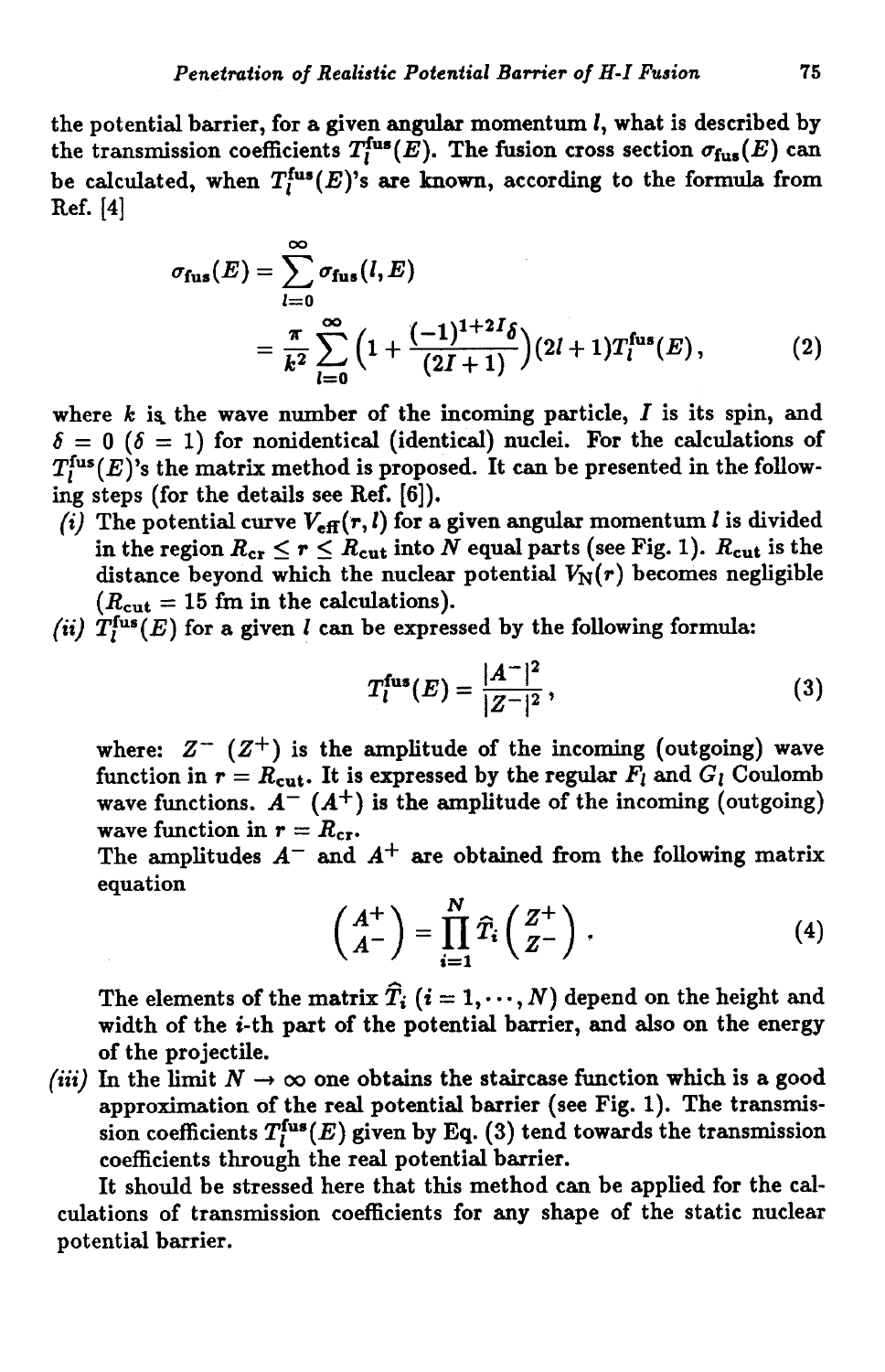

Fig. 1. The shape of the effective potential  $V_{\text{eff}}(r, l)$  barrier for a given angular **momentum** *t.*

### **3. Results and discussion**

**The fusion cross section calculations were done for the following lp-shell** systems:  ${}^{12}C + {}^{12}C$ ,  ${}^{14}N + {}^{12}C$ ,  ${}^{12}C + {}^{16}O$ ,  ${}^{16}O + {}^{16}O$ . For these sys**tems the experimental data exist for wide energy range starting from below Coulomb barrier region up to several times the Coulomb barrier energy.**

**In the m odel presented there are the following parameters: the critical** distance  $R_{cr}$  and parameters of the nuclear potential  $V_N(r)$ . In last decade **the double folded M 3Y Satchler-Love potential [7] was used for both elastic scattering and fusion calculations with satisfactory results [7-9]. This lead us** to use this potential with the suitable renormalizating factor  $N<sub>S</sub>$  as a nuclear part of  $V_{\text{eff}}(r, l)$ . This reduces the number of fitted parameters of the model **to two:** *R ct* **and** *Ns,* **which must be extracted from the comparison of the** calculated  $\sigma_{\text{fus}}(E)$  with the experimental data.

**The fitting procedure was divided into two parts: energy region below and above the Coulomb barrier. It was found that the "best-fit" values of** the reduced critical radius  $r_{cr}$  ( $R_{cr} = r_{cr} (A_1^{1/3} + A_2^{1/3})$ , where  $A_1$  and  $A_2$  are **mass numbers of interacting nuclei) and** *Ns* **do not depend on the energy of**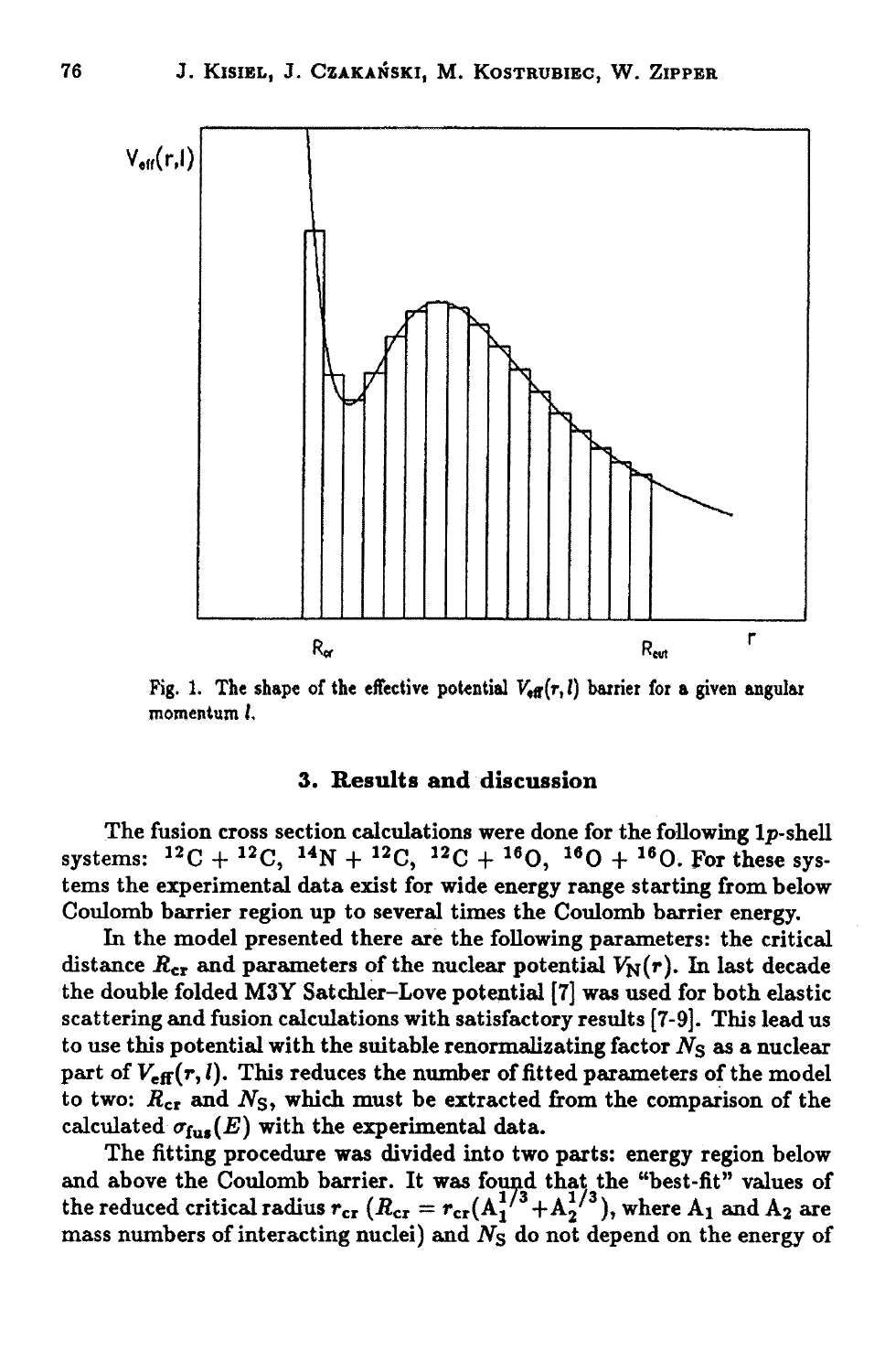colliding ions. The results of  $r_{cr}$ ,  $R_{cr}$  and  $N_S$  are presented in Table I. The calculated fusion excitation function  $\sigma_{\text{fus}}(E)$  together with the experimental **points are plotted in Figs 2 and 3 for the above and below Coulomb barrier energy regions, respectively. In all presented cases the good agreement between theory and experiment was obtained in the full measured energy range. Particularly in the most troublesome region for BPM i.e., for the energies below the Coulomb barrier we acquired excellent agreement with** experimental data. The oscillations which occur in  $\sigma_{\text{fus}}(E)$  for systems of identical, spin=0 nuclei, *i.e.*,  $^{12}C + ^{12}C$  and  $^{16}O + ^{16}O$  are also reproduced by our model. The origin of the diffraction structure of  $\sigma_{fus}(E)$  is **the "quantisation" of the angular momentum in units of 2h [18,19]. It is distinctly seen for the above-Coulomb barrier energies (see Fig. 2) because** the difference between two succeeding  $\sigma_{\text{fus}}(l,E)$  is considerable. For subbarrier energies the major part of  $\sigma_{fus}(E)$  comes from  $\sigma_{fus}(l = 0, E)$  what generates that  $\sigma_{\text{fus}}(E)$  is a smooth function of energy.

**TABLE I**

The renormalizating factor  $N_S$  of Satchler-Love M3Y potential and  $r_{cr}$ ,  $R_{cr}$  values **for collisions between lp-shell nuclei**

| Reaction          | $Z_1 * Z_2$ | $N_{\rm S}$ | $r_{\rm cr}[\rm{fm}]$ | $R_{\rm cr}$ [fm] | Refs. for exp. data<br>below<br>above<br>Coulomb barrier |        |
|-------------------|-------------|-------------|-----------------------|-------------------|----------------------------------------------------------|--------|
| $^{12}C+^{12}C$   | 36          | 0.90        | 0.93                  | 4.25              | [10]                                                     | $[11]$ |
| $14N + 12C$       | 42          | 1.05        | 0.95                  | 4.46              | $[12]$                                                   | $[13]$ |
| $^{12}C + ^{16}O$ | 48          | 0.99        | 0.98                  | 4.71              | $[14]$                                                   | $[15]$ |
| $^{16}O + ^{16}O$ | 64          | 1.16        | 1.04                  | 5.24              | $[16]$                                                   | $[17]$ |

**Haider and Malik [3] reproduced the general trend of the energy dependence of the fusion cross section in the sub-barrier region but the absolute** magnitudes of their  $\sigma_{fus}(E)$  values are unpredicted. They can improve the sub-barrier results by changing the "matching" radius  $R_n$  but then the fits **in the above-barrier region become poorer.**

**It should be noted that Descouvemont** *et al.* **[4] obtained satisfactory** description of the experimental  $\sigma_{\text{fus}}(E)$  for collisions between 1p-shell nuclei, apart from the  $160 + 160$  system for above Coulomb barrier energies, but **they used the shallow nuclear potential. The depth of their Saxon-Wodtis shape nuclear potential was about 15 MeV. However from recent papers it is known that it should be much deeper. Kondo** *et al.* **[**20**] suggest that** only the deep  $({\sim} 300 \text{ MeV})$  nuclear potential is able to reproduce the resonant structure of the elastic scattering excitation function for  $160 + 160$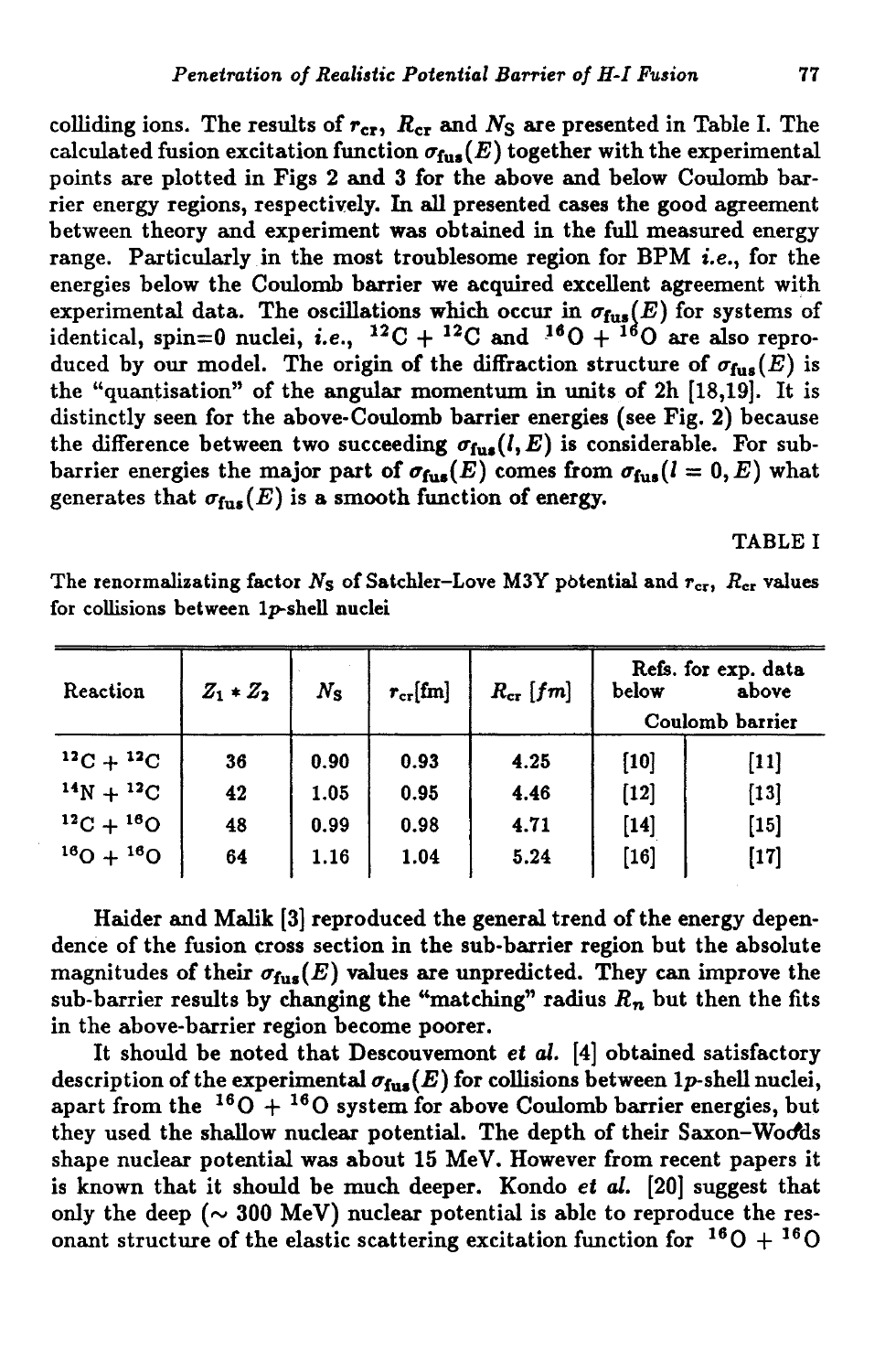

Fig. 2. Fusion cross sections  $\sigma_{\text{fus}}(E)$  for the energies above the Coulomb barrier for collisions between 1p-shell nuclei. The lines represent  $\sigma_{fws}(E)$  obtained with **Eq. (2) with parameters from Table I. For experimental data refs, see Table I.**

**system. Furthermore a unique deep potential for this system was found by analyzing nuclear rainbow data [21]. Also Wada and Horiuchi [5], by using** the resonating group method, reported that the equivalent local interaction for light heavy-ion systems like  $160 + 160$  is deep. The deep nuclear **potential is consistent with the Pauli principle because it produces wave functions with proper number of radial nodes. It should be stressed here that Satchler-Love M3Y potential, used in this paper, fulfils this condition very well.**

It was assumed that the fusion occurs when the critical distance  $R_{cr}$  is reached  $(R_{cr} = r_{cr}(A_1^{1/3} + A_2^{1/3}))$ , so it is expected that the value of the reduced critical radius  $r_{cr}$  should be close to the overlap nuclear matter half density radius  $r_{1/2}$  which has the standard value  $1.0 \pm 0.07$  fm [22]. The obtained value of  $r_{cr}$  satisfies this prediction very well (see Table I).

**The renormalizing factor** *Ns* **of Satchler-Love M3Y potential for fusion** takes the values from 0.90 for  $12^2C + 12^2C$  system to 1.16 for  $10^6D + 10^6C$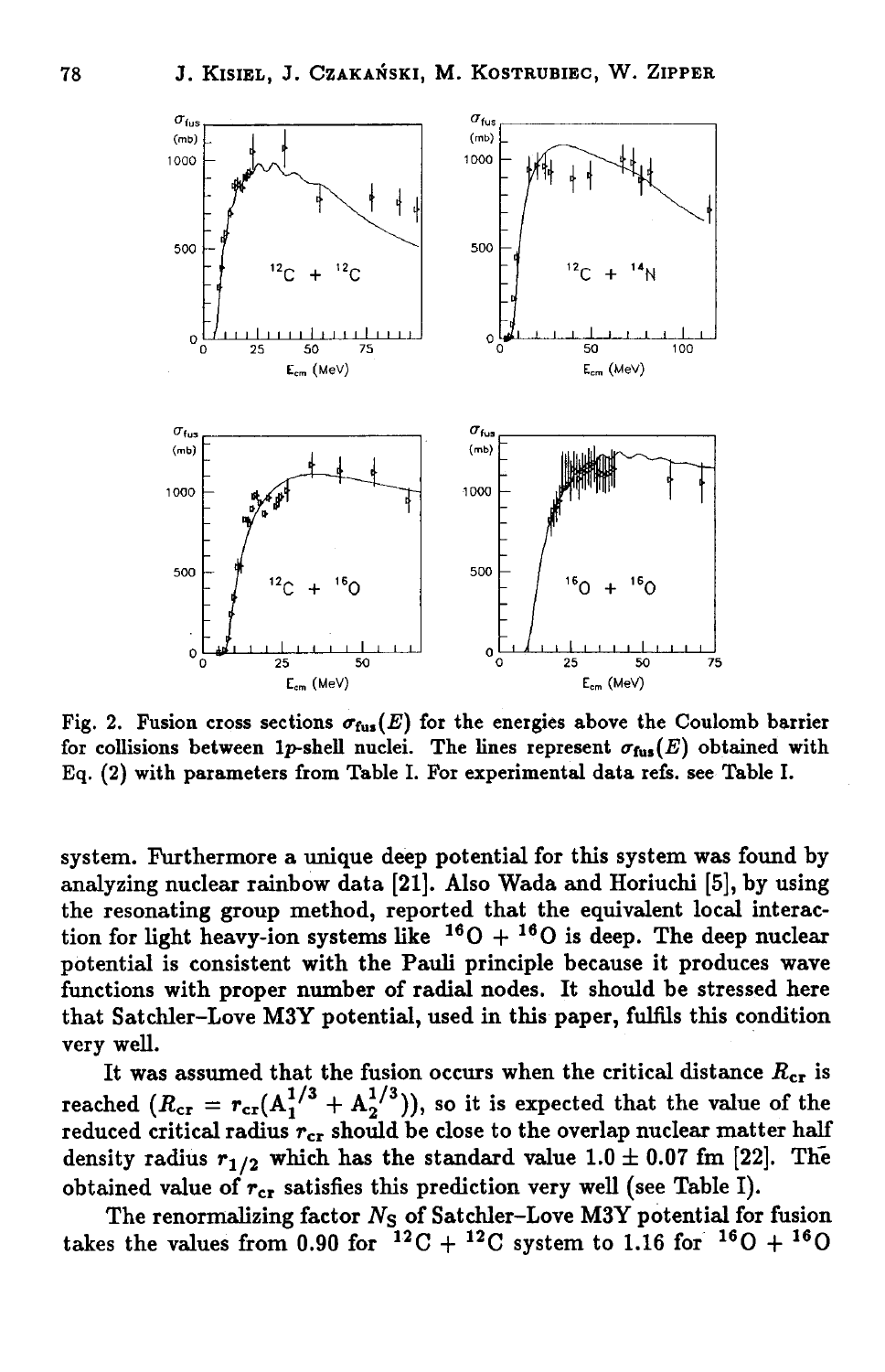

Fig. 3. Fusion cross sections  $\sigma_{\text{fus}}(E)$  for the energies below the Coulomb barrier **for collisions between lp-shell nuclei. For details see Fig. 2**

**system (see Table I). It is consistent with** *Ns* **value obtained by Satchler and Love from elastic scattering data analysis. They reported [7] the**  $N_{\rm S} = 1.11 \pm 0.13$  as a result of fitting procedure for considerable amount of **combinations of colliding ions.**

#### **4 . C o n clu sio n s**

In this paper the description of the fusion cross section  $\sigma_{\text{fus}}(E)$  for some combinations of 1p-shell ions is presented. For  $^{12}C + ^{12}C$ ,  $^{14}N + ^{12}C$ , <sup>12</sup>C + <sup>16</sup>O and <sup>16</sup>O + <sup>16</sup>O systems the calculations of the  $\sigma_{\text{fus}}(E)$  were **performed for the full measured energy range including both below Coulomb barrier energies and energies up to several times Coulomb barrier energy. The BPM with matrix method for the calculations of transmission coefficients through real potential harrier was used. As a nuclear interaction the Satchler-Love double folded M3Y potential was taken.**

**The remarkable agreement between the theoretical results and experimental data was obtained for the full measured energy range. It was found**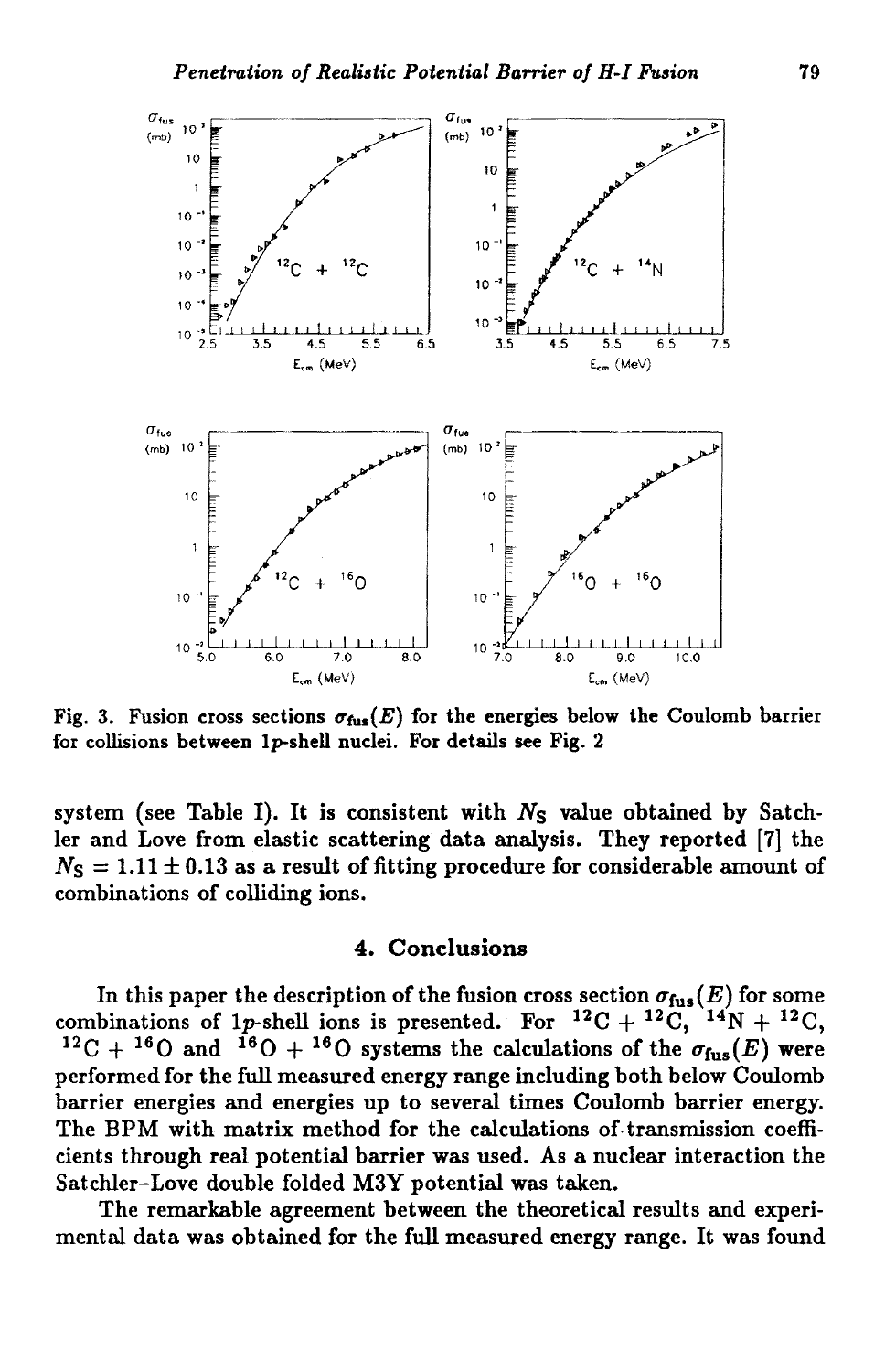**that the values of two parameters of the model** *i.e.,* **the reduced critical ra**dius  $r_{cr}$  and renormalizating factor  $N_S$  of nuclear potential do not depend **on the energy of colliding ions and are very similar for all systems taken** into account. The found of the fusion value of  $N<sub>S</sub> \approx 1.0$  is consistent with **Satchler and Love result obtained from elastic scattering analysis. Also the** value of the second parameter of the model  $r_{cr}$  close to 1.0 fm is related to **the overlap nuclear matter half density radius.**

**The results of this work show that the same nuclear potential, used as** a real part of the optical model potential, can reproduce satisfactory the **elastic scattering [7] and also describes the energy behaviour of the fusion cross section in the full measured energy range within one-dimensional BPM.**

**We thank Prof. G.R. Satchler for his numerical double folded M3Y potentials.**

#### **REFERENCES**

- **[1] D. Glas, U. Mosel,** *Nucl. Phys.* **A237, 429 (1975).**
- **[2] D.L. Hill, J.A. Wheeler,** *Phys. Rev.* **89, 1102 (1953).**
- **[3] Q. Haider, F.B. Malik,** *Phys. Rev.* **C26, 162 (1982).**
- **[4] P. Descouvemont, D. Baye, P.H. Heenzen,** *Z. Phys.* **A306, 79 (1982).**
- **[5] T. Wada, H. Horiuchi,** *Prog, Theor. Phys.* **80, 488 (1988).**
- **[6] M. Lesiak, W. Zipper, J. Czakański,** *Acta Phys. Pol.* **BIO, 775 (1985).**
- **[7] G.R. Satchler, W.G. Love,** *Phys. Rev.* **55, 183 (1979).**
- **[8] M. Hugi, L. Jarczyk, B. Kamys, J. Lang, R. Müller, J. Sromicki, A. Strzalkowski, E. Ungricht, G. Willim, Z. Wróbel, W. Zipper,** *J. Phys.* **G7, 1395 (1981).**
- **[9] W. Zipper, J. Czakański, J. Kisiel, P. von Brentano,** *Z. Phys.* **A337, 309 (1990).**
- **[10] M.D. High, B. Ciyec,** *Nucl. Phys.* **A282, 181 (1977).**
- **[11] M.N. Nambodiri, E.T. Chulick, J.B. Natowitz,** *Nucl. Phys.* **A203, 491 (1976).**
- **[12] Z.E. Świtkowski, R.G. Stokstadt, R.M. Wieland,** *Nucl. Phys.* **A279, 502 (1977).**
- **[13] J. Gomez del Campo, R.G. Stokstadt, J.A. Biggerstaif, R.A. Dayras, A.H. Snell, P.H. Stelson,** *Phys. Rev.* **C19, 2170 (1979).**
- **[14] B. Cqjec, C.A. Barnes,** *Nucl. Phys.* **A260, 461 (1976).**
- **[15] D.G. Kovar, D.F. Geesman, Т.Н. Briad, Y. Eisen, W. Henning, T.R. Ophel, M. Paul, K.E. Rahm, J.S. Sanders, P. Sperr, J.P. Schiffer, S.L. Tabor, S. Vigdor, B. Zeidman, F.W. Prosser,** *Phys. Rev.* **C20, 1305 (1979).**
- **[16] S. Wu, C. Barnes,** *Nucl. Phys.* **A422, 373 (1984); A. Kuronen, J. Keikonen, P. Tikkanen,** *Phys. Rev.* **C35, 591 (1987).**
- **[17] B. Fernandez, C. Gaarde, J.S. Larsen, S. Panotoppidau, F. Videbaek,** *Nucl. Phys.* **A306, 259 (1978).**
- **[18] N. Poffe, N. Rowley, R. Lindsay,** *Nucl. Phys.* **A410, 498 (1983).**
- **[19] A. Kabir, M. Kermode, N. Rowley,** *Nucl. Phys.* **A481, 94 (1988).**